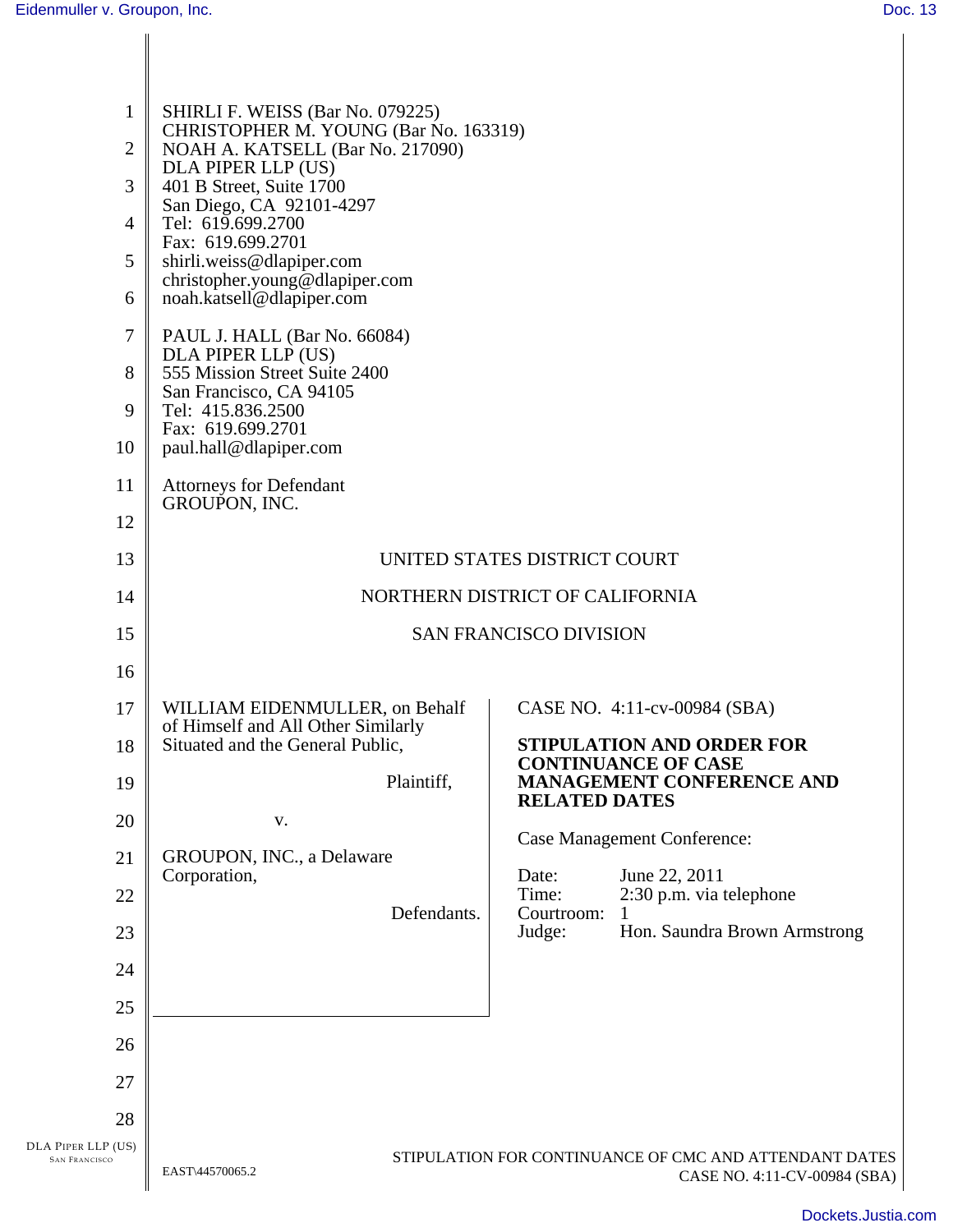1 2 3 4 5 6 7 8 9 10 11 12 13 14 15 16 17 18 19 20 21 22 23 24 25 26 27 28 -1- Plaintiff William Eidenmuller ("Plaintiff") and Defendant Groupon, Inc. ("Groupon") by and through their respective attorneys of record, stipulate as follows: 1. The initial Case Management Conference in this action is set for June 22, 2011 at 2:30 p.m. via telephone. 2. Pursuant to the Order Setting Initial Case Management Conference, the deadline to file the Rule 26(f) Report, complete initial disclosures or state objections to initial disclosures in the Rule 26(f) Report, and file the Case Management Conference Statement is June 8, 2011, and the deadline for the parties to meet and confer pursuant to Rule 26(f), file the ADR Certification, and file either a stipulation to ADR Process or Notice of Need for ADR Phone Conference is May 25, 2011. 3. On May 16, 2011, the Judicial Panel on Multidistrict Litigation ("JPML") will hear a motion to consolidate this case, along with other cases pending against Groupon and certain "retailer" defendants in various district courts and involving similar allegations ("MDL Motion"). 4. The parties have previously stipulated and agreed to extend Groupon's time to respond to the complaint until (i) 45 days after the filing of a Consolidated Amended Complaint or whatever other deadline is set by the transferee court, in the event the JPML grants the MDL Motion, or (ii) 45 days after service of the JPML's decision on the MDL Motion to consolidate or whatever deadline is set by this Court, in the event the JPML denies the MDL Motion to consolidate 5. In light of the above, the parties hereby stipulate and request that the Court stay all currently pending dates and deadlines in this matter, including the Case Management Conference currently scheduled for June 22, 2011 at 2:30 p.m., pending the JPML's decision on the MDL Motion. The parties further request that in the event the JPML denies the MDL Motion, the ///// ///// ///// /////

DLA PIPER LLP (US) SAN FRANCISCO

EAST\44570065.2 STIPULATION FOR CONTINUANCE OF CMC AND ATTENDANT DATES<br>CASE NO. 4:11 CM 00084 (SPA) CASE NO. 4:11-CV-00984 (SBA)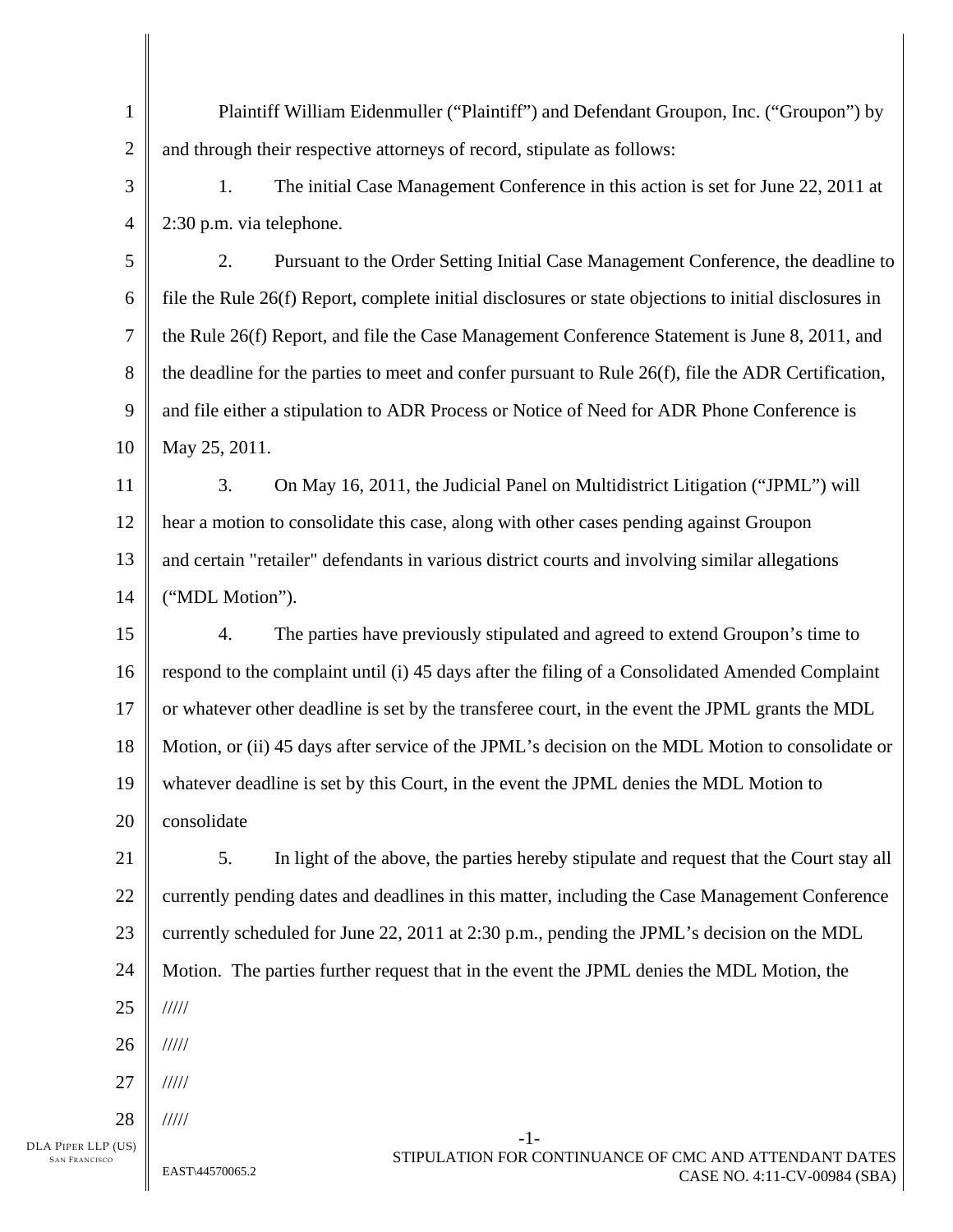| 1                                          | Court reset the Case Management Conference for a date no sooner than 45 days after service of                      |  |
|--------------------------------------------|--------------------------------------------------------------------------------------------------------------------|--|
| $\overline{2}$                             | the JPML's decision on the MDL Motion.                                                                             |  |
| 3                                          | IT IS SO STIPULATED.                                                                                               |  |
| $\overline{4}$                             |                                                                                                                    |  |
| 5                                          | Dated: April 28, 2011                                                                                              |  |
| 6                                          | DLA PIPER LLP (US)                                                                                                 |  |
| 7                                          | By s/ Christopher M. Young                                                                                         |  |
| 8                                          | <b>SHIRLI F. WEISS</b>                                                                                             |  |
| 9                                          | PAUL J. HALL<br>CHRISTOPHER M. YOUNG                                                                               |  |
| 10                                         | NOAH A. KATSELL<br><b>Attorneys for Defendant</b>                                                                  |  |
| 11                                         | GROUPON, INC.                                                                                                      |  |
| 12                                         | Dated: April 28, 2011<br>BONNETT, FAIRBOURN, FRIEDMAN &<br>BALINT, P.C.                                            |  |
| 13                                         |                                                                                                                    |  |
| 14                                         | By s/ Andrew S. Friedman<br><b>ANDREW S. FRIEDMAN</b>                                                              |  |
| 15                                         | <b>ELAINE A. RYAN</b><br>PATRICIA N. SYVERSON                                                                      |  |
| 16                                         | TODD D. CARPENTER<br><b>Attorneys for Plaintiff</b>                                                                |  |
| 17                                         | WILLIAM EIDENMULLER                                                                                                |  |
| 18                                         | I, Christopher M. Young, attest that concurrence in the filing of this document has been                           |  |
| 19                                         | obtained from each of the signatories. I declare under penalty of perjury under the laws of the                    |  |
| 20                                         | United States of America that the foregoing is true and correct. Executed on this 28th day of                      |  |
| 21                                         | April, 2011 at San Diego, California.                                                                              |  |
| 22                                         | By:<br>s/ Christopher M. Young                                                                                     |  |
| 23                                         | <b>CHRISTOPHER M. YOUNG</b><br>Attorney for Defendant Groupon, Inc.                                                |  |
| 24                                         |                                                                                                                    |  |
| 25                                         |                                                                                                                    |  |
| 26                                         |                                                                                                                    |  |
| 27                                         |                                                                                                                    |  |
| 28                                         |                                                                                                                    |  |
| DLA PIPER LLP (US)<br><b>SAN FRANCISCO</b> | $-2-$<br>STIPULATION FOR CONTINUANCE OF CMC AND ATTENDANT DATES<br>EAST\44570065.2<br>CASE NO. 4:11-CV-00984 (SBA) |  |